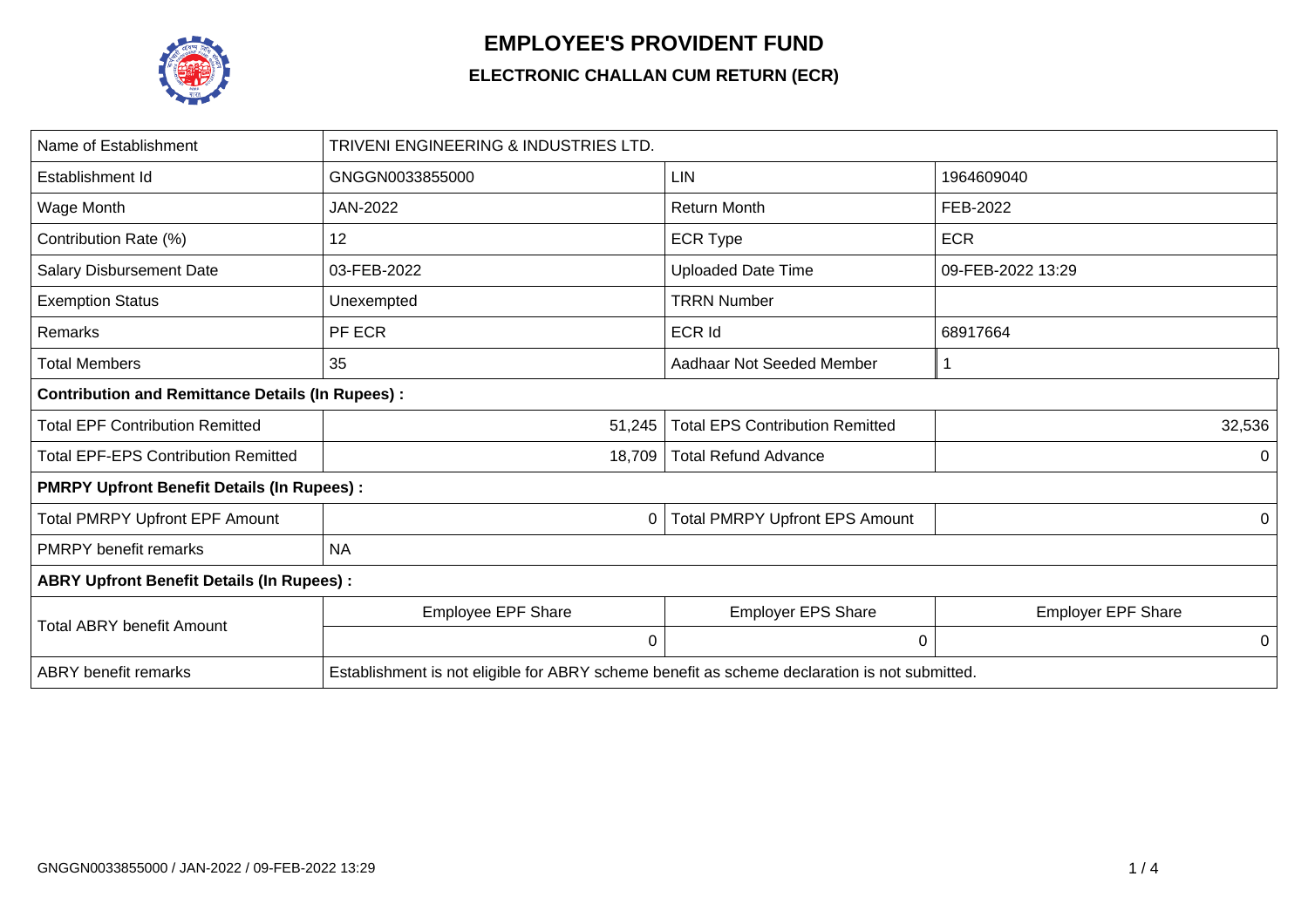## Member Details :-

|                |                  | Name as per                                      |                                     | Wages        |            |            |             | <b>Contribution Remitted</b> |            |     |                    |                | <b>PMRPY / ABRY Benefit</b> |                       |                 | Posting                          |
|----------------|------------------|--------------------------------------------------|-------------------------------------|--------------|------------|------------|-------------|------------------------------|------------|-----|--------------------|----------------|-----------------------------|-----------------------|-----------------|----------------------------------|
| SI. No.        | <b>UAN</b>       | <b>ECR</b>                                       | <b>UAN</b><br><b>Repository</b>     | <b>Gross</b> | <b>EPF</b> | <b>EPS</b> | <b>EDLI</b> | EE.                          | <b>EPS</b> | ER  | <b>NCP</b><br>Days | <b>Refunds</b> | <b>Pension</b><br>Share     | ER PF<br><b>Share</b> | <b>EE Share</b> | <b>Location of</b><br>the member |
| $\overline{1}$ | 101487956698     | <b>ABU SUFIAN</b>                                | <b>ABU SUFIAN</b>                   | 8,172        | 8,172      | 8,172      | 8,172       | 981                          | 681        | 300 | 12                 | $\mathbf 0$    |                             |                       |                 | N.A.                             |
| 2              | 101719755943     | <b>AMIR SOHEL</b>                                | <b>AMIR SOHEL</b>                   | 9,270        | 9,270      | 9,270      | 9,270       | 1,112                        | 772        | 340 | 9                  | $\mathbf 0$    |                             |                       |                 | N.A                              |
| 3              | 101213091940     | <b>ANIL KUMAR</b><br>CHANDRAVANS CHANDRAVA<br>HI | <b>ANIL KUMAR</b><br><b>NSHI</b>    | 16,344       | 16,344     | 15,000     | 15,000      | 1,961                        | 1,250      | 711 | $\mathbf 0$        | $\mathbf 0$    |                             |                       |                 | N.A                              |
| $\overline{4}$ | 101719755958     | ANAWAR SEKH                                      | <b>ANUWAR</b><br><b>SEKH</b>        | 9,888        | 9,888      | 9,888      | 9,888       | 1,187                        | 824        | 363 | 8                  | $\mathbf 0$    |                             |                       |                 | N.A.                             |
| 5              | 101719755927     | <b>ASIM AKRAM</b>                                | <b>ASIM AKRAM</b>                   | 8,034        | 8,034      | 8,034      | 8,034       | 964                          | 669        | 295 | 11                 | $\mathbf 0$    |                             |                       |                 | N.A                              |
| 6              | 101397155374     | <b>BHAJAHARI DAS</b>                             | <b>BHAJAHARI</b><br><b>DAS</b>      | 10,506       | 10,506     | 10,506     | 10,506      | 1,261                        | 875        | 386 | $\overline{7}$     | $\mathbf 0$    |                             |                       |                 | N.A.                             |
| $\overline{7}$ | 101662402768     | <b>BIRU THAPA</b>                                | <b>BIRU THAPA</b>                   | 14,832       | 14,832     | 14,832     | 14,832      | 1,780                        | 1,236      | 544 | $\mathsf{O}$       | $\mathbf 0$    |                             |                       |                 | N.A.                             |
| 8              | 101495427313     | <b>DEEPAK</b>                                    | <b>DEEPAK</b>                       | 14,832       | 14,832     | 14,832     | 14,832      | 1,780                        | 1,236      | 544 | $\mathbf 0$        | $\mathbf 0$    |                             |                       |                 | N.A.                             |
| 9              | 101188247826     | <b>FATIK SEKH</b>                                | <b>FATIK SEKH</b>                   | 7,491        | 7,491      | 7,491      | 7,491       | 899                          | 624        | 275 | 13                 | $\mathbf 0$    |                             |                       |                 | N.A.                             |
| 10             | 101160225207     | GOPALAN.M                                        | <b>GOPALAN M</b>                    | 14,832       | 14,832     | 14,832     | 14,832      | 1,780                        | 1,236      | 544 | $\mathbf 0$        | $\mathbf 0$    |                             |                       |                 | N.A                              |
| 11             | 101188247890     | <b>HAZRAT ALI</b>                                | <b>HAZRAT ALI</b>                   | 9,888        | 9,888      | 9,888      | 9,888       | 1,187                        | 824        | 363 | 8                  | $\mathbf 0$    |                             |                       |                 | N.A.                             |
| 12             | 101213050147     | KHIMANAND<br>MATHAPAL                            | <b>KHIMANAND</b><br><b>MATHAPAL</b> | 14,832       | 14,832     | 14,832     | 14,832      | 1,780                        | 1,236      | 544 | $\mathbf 0$        | $\mathbf 0$    |                             |                       |                 | N.A.                             |
| 13             | 101207336347     | <b>KRISHANPAL</b>                                | <b>KRISHNA PAL</b>                  | 14,832       | 14,832     | 14,832     | 14,832      | 1.780                        | 1,236      | 544 | $\mathbf 0$        | $\Omega$       |                             |                       |                 | N.A.                             |
| 14             | 101656227598     | MAINUAL SEKH                                     | <b>MAINUL SK</b>                    | 9,270        | 9,270      | 9,270      | 9,270       | 1,112                        | 772        | 340 | 9                  | $\mathbf 0$    |                             |                       |                 | N.A.                             |
| 15             | 101487956646     | <b>MANOJ</b><br><b>CHAURASIA</b>                 | <b>MANOJ</b><br><b>CHAURASIA</b>    | 14,832       | 14,832     | 14,832     | 14,832      | 1,780                        | 1,236      | 544 | $\mathbf 0$        | $\mathbf 0$    |                             |                       |                 | N.A.                             |
| 16             | 101350010514     | <b>MAYANK</b><br><b>VERMA</b>                    | <b>MAYANK</b><br><b>VERMA</b>       | 16,344       | 16,344     | 15,000     | 15,000      | 1,961                        | 1,250      | 711 | $\mathbf 0$        | $\mathbf 0$    |                             |                       |                 | N.A.                             |
| 17             | 101656227505     | SAMIUL SEKH                                      | <b>MD SAMIUL</b><br><b>SEKH</b>     | 9,270        | 9,270      | 9,270      | 9,270       | 1,112                        | 772        | 340 | 9                  | $\mathbf 0$    |                             |                       |                 | N.A                              |
| 18             | 101656227522     | MUNTU SEKH                                       | <b>MUNTU SEKH</b>                   | 8,034        | 8,034      | 8,034      | 8,034       | 964                          | 669        | 295 | 11                 | $\mathbf 0$    |                             |                       |                 | N.A.                             |
| 19             | 100640844335     | <b>NEMAI BISWAS</b>                              | <b>NEMAI</b><br><b>BISWAS</b>       | 14,832       | 14,832     | 14,832     | 14,832      | 1,780                        | 1,236      | 544 | $\mathbf 0$        | $\mathbf 0$    |                             |                       |                 | N.A.                             |
| 20             | 101315587217     | PANKAJ KUMAF                                     | <b>PANKAJ</b><br><b>KUMAR</b>       | 16,344       | 16,344     | 15,000     | 15,000      | 1,961                        | 1,250      | 711 | $\mathbf 0$        | $\mathbf 0$    |                             |                       |                 | N.A                              |
| 21             | 10102804567<br>2 | PINTU MANDAI                                     | <b>PINTU</b><br><b>MANDAL</b>       | 14,832       | 14,832     | 14,832     | 14,832      | 1,780                        | 1,236      | 544 | $\mathsf{O}$       | $\mathbf 0$    |                             |                       |                 | N.A.                             |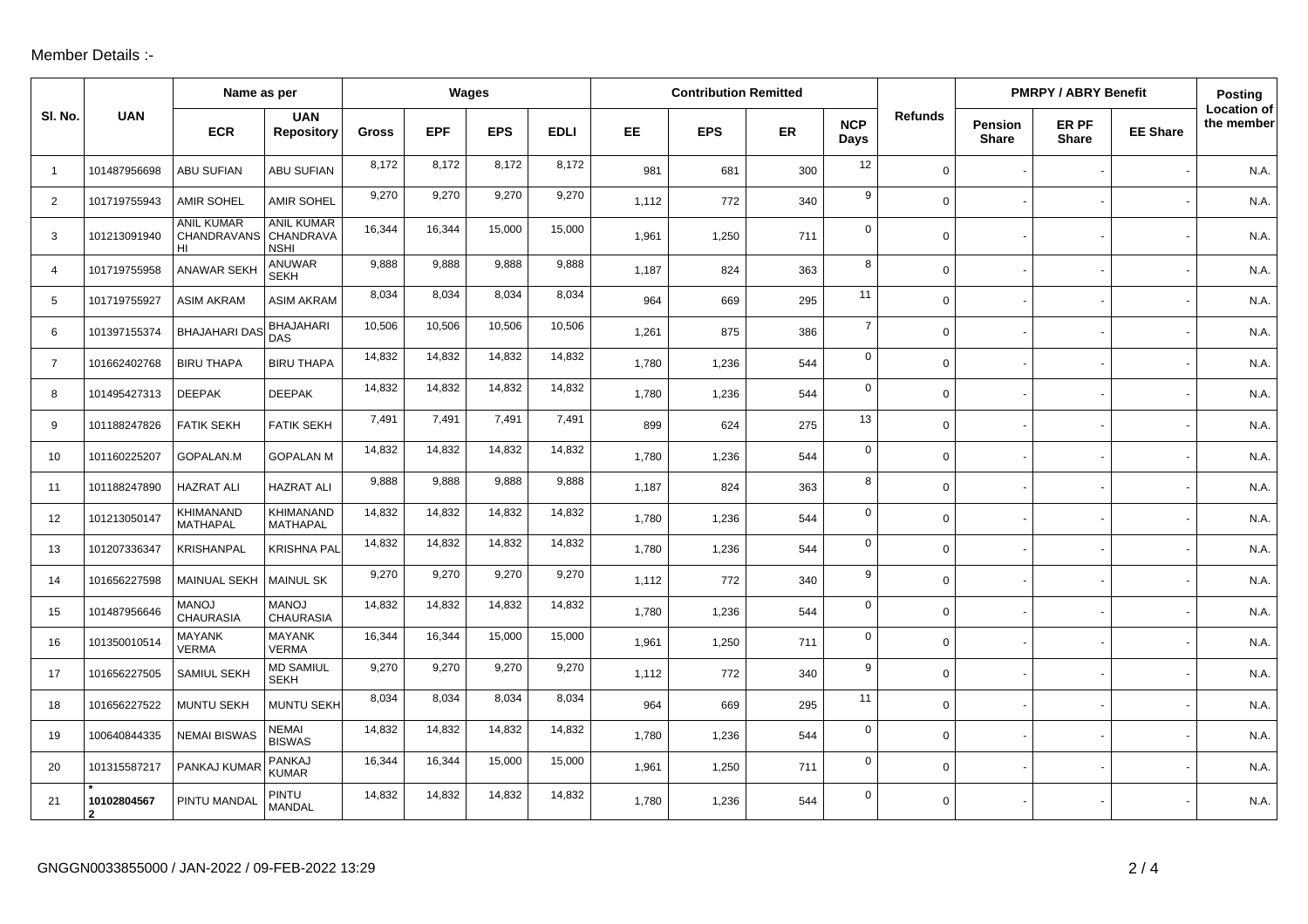|         |              |                                                   | Name as per                                       |              |            | Wages      |             | <b>Contribution Remitted</b> |             |       |                    |                | <b>PMRPY / ABRY Benefit</b> |                       |                 | <b>Posting</b>                   |
|---------|--------------|---------------------------------------------------|---------------------------------------------------|--------------|------------|------------|-------------|------------------------------|-------------|-------|--------------------|----------------|-----------------------------|-----------------------|-----------------|----------------------------------|
| SI. No. | <b>UAN</b>   | <b>ECR</b>                                        | <b>UAN</b><br><b>Repository</b>                   | <b>Gross</b> | <b>EPF</b> | <b>EPS</b> | <b>EDLI</b> | EE                           | <b>EPS</b>  | ER    | <b>NCP</b><br>Days | <b>Refunds</b> | Pension<br><b>Share</b>     | ER PF<br><b>Share</b> | <b>EE Share</b> | <b>Location of</b><br>the member |
| 22      | 101195656647 | RAJU SK                                           | <b>RAJU SK</b>                                    | 8,652        | 8,652      | 8,652      | 8,652       | 1,038                        | 721         | 317   | 10                 | $\Omega$       |                             |                       |                 | N.A.                             |
| 23      | 101397155388 | <b>RAKESH</b><br><b>KUMAR BHOLA</b>               | <b>RAKESH</b><br><b>KUMAR</b><br><b>BHOLA</b>     | 6,180        | 6,180      | 6,180      | 6,180       | 742                          | 515         | 227   | 14                 | $\Omega$       |                             |                       |                 | N.A.                             |
| 24      | 101397155238 | RANAJIT JANA                                      | <b>RANAJIT</b><br><b>JANA</b>                     | 8,652        | 8,652      | 8,652      | 8,652       | 1,038                        | 721         | 317   | 10                 | $\Omega$       |                             |                       |                 | N.A.                             |
| 25      | 101719755936 | <b>ROFIK AHMED</b>                                | <b>ROFIK</b><br>AHMED                             | 11,124       | 11,124     | 11,124     | 11,124      | 1,335                        | 927         | 408   | 6                  | $\Omega$       |                             |                       |                 | N.A.                             |
| 26      | 101487956614 | <b>SANGAM SINGH</b>                               | SANGAM<br><b>SINGH</b>                            | 14,832       | 14,832     | 14,832     | 14,832      | 1,780                        | 1,236       | 544   | $\Omega$           | $\Omega$       |                             |                       |                 | N.A.                             |
| 27      | 101195656584 | <b>SANU SEKH</b>                                  | <b>SANU SEKH</b>                                  | 8,172        | 8,172      | 8,172      | 8,172       | 981                          | 681         | 300   | 12                 | $\Omega$       |                             |                       |                 | N.A.                             |
| 28      | 101175946347 | <b>SHUVANKAR</b><br><b>NAYAK</b>                  | <b>SHUVANKAR</b><br><b>NAYAK</b>                  | 10,000       | 10,000     | 10,000     | 10,000      | 1,200                        | 833         | 367   | $\Omega$           | $\Omega$       |                             |                       |                 | N.A.                             |
| 29      | 101727171318 | SIDDARAJU S B                                     | SIDDA RAJU<br>S <sub>B</sub>                      | 14,832       | 14,832     | 14,832     | 14,832      | 1,780                        | 1,236       | 544   | $\Omega$           | $\Omega$       |                             |                       |                 | N.A.                             |
| 30      | 101482441983 | <b>SWAPAN DOLAI</b>                               | <b>SWAPAN</b><br><b>DOLAI</b>                     | 9,888        | 9,888      | 9,888      | 9,888       | 1,187                        | 824         | 363   | 8                  | $\Omega$       |                             |                       |                 | N.A.                             |
| 31      | 101350803905 | <b>UMESH</b>                                      | <b>UMESH</b>                                      | 16,344       | 16,344     | 15,000     | 15,000      | 1,961                        | 1,250       | 711   | $\Omega$           | $\Omega$       |                             |                       |                 | N.A.                             |
| 32      | 101545934188 | <b>UPENDRA</b><br><b>CHANDRA</b><br><b>VANSHI</b> | <b>UPENDRA</b><br><b>CHANDRA</b><br><b>VANSHI</b> | 16.344       | 16,344     | $\Omega$   | 15,000      | 1,961                        | $\mathbf 0$ | 1,961 | $\Omega$           | $\Omega$       |                             |                       |                 | N.A.                             |
| 33      | 101617018702 | <b>UPENDRA</b><br><b>KUMAR SINGH</b>              | <b>UPENDRA</b><br><b>KUMAR</b><br><b>SINGH</b>    | 14,832       | 14,832     | 14,832     | 14,832      | 1,780                        | 1,236       | 544   | $\Omega$           | $\Omega$       |                             |                       |                 | N.A.                             |
| 34      | 101259953603 | <b>VINOD KUMAR</b>                                | <b>VINOD</b><br><b>KUMAR</b>                      | 14,832       | 14,832     | 14,832     | 14,832      | 1,780                        | 1,236       | 544   | $\Omega$           | $\Omega$       |                             |                       |                 | N.A.                             |
| 35      | 101768276630 | <b>VIRENDER</b>                                   | <b>VIRENDER</b>                                   | 14,832       | 14,832     | $\Omega$   | 14,832      | 1,780                        | $\mathbf 0$ | 1,780 | $\Omega$           | $\Omega$       |                             |                       |                 | N.A.                             |